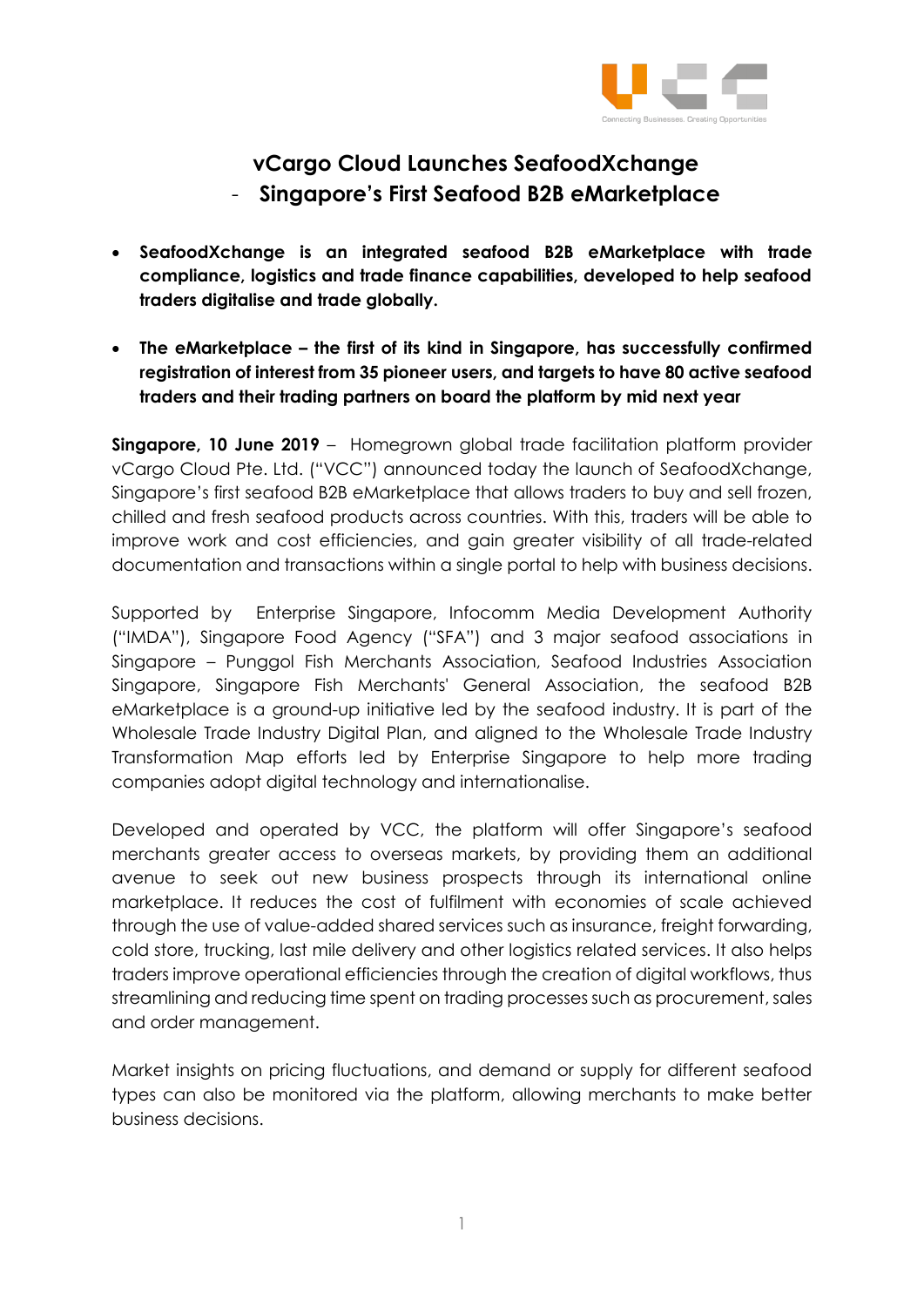

In 2018, Singapore's total seafood trade grew by 3.5% from 2017, resulting in \$1.56 billion worth of imports and \$465 million worth of exports. With the growing volume of trade, utilising digital platforms would enable the traditional seafood trade industry to enhance its capability to capture more overseas opportunities in the face of rising competition from direct overseas suppliers.

In addition, as a sector which is still laden with paper-based and manual processes, and pre-dominantly run by the first generation of fish merchants, the newly launched digital platform aims to digitalise the current conventional processes and encourage the younger generation to be part of the industry.

SeafoodXchange has successfully confirmed registration of interest from 35 pioneer users, and targets to have 80 active seafood traders and their trading partners on board the platform by mid next year. With VCC's strong capabilities in trade facilitation, and its upcoming product offerings in trade finance, traders can now look forward to seamless digital transactions with overseas buyers or sellers.

An appointed value-added service provider of the Networked Trade Platform for automated customs permit preparation services and the world's first blockchainbased electronic Certificates of Origin (eCO), VCC has a strong track record of building trade facilitation platforms for both corporate and government entities.

**Mr Allen Chan, Chief Operating Officer of VCC,** commented, "VCC is honoured to work with Enterprise Singapore, IMDA, SFA and the 3 partner seafood associations in this project to support the digitalization of the seafood industry. We strongly believe this new platform will help seafood traders change the way they work, by improving efficiencies in conducting trade transactions and helping them expand their businesses overseas."

**Mr Ted Tan, Deputy Chief Executive Officer of Enterprise Singapore**, said, "Recognising the urgency for the local seafood industry to innovate and digitalise, Enterprise Singapore has worked closely with the seafood industry players to facilitate the process re-engineering. This first-of-its-kind digital exchange platform that enables seafood traders to digitalise and trade globally marks a significant milestone in the wholesale seafood industry's transformation journey. We will work with others in the traditional wholesale trade sector to take similar steps to digitalise and transform too."

More information on the SeafoodXchange B2B eMarketplace platform, please visit [www.theseafoodxchange.com](http://www.theseafoodxchange.com/)

 $-$  End  $-$